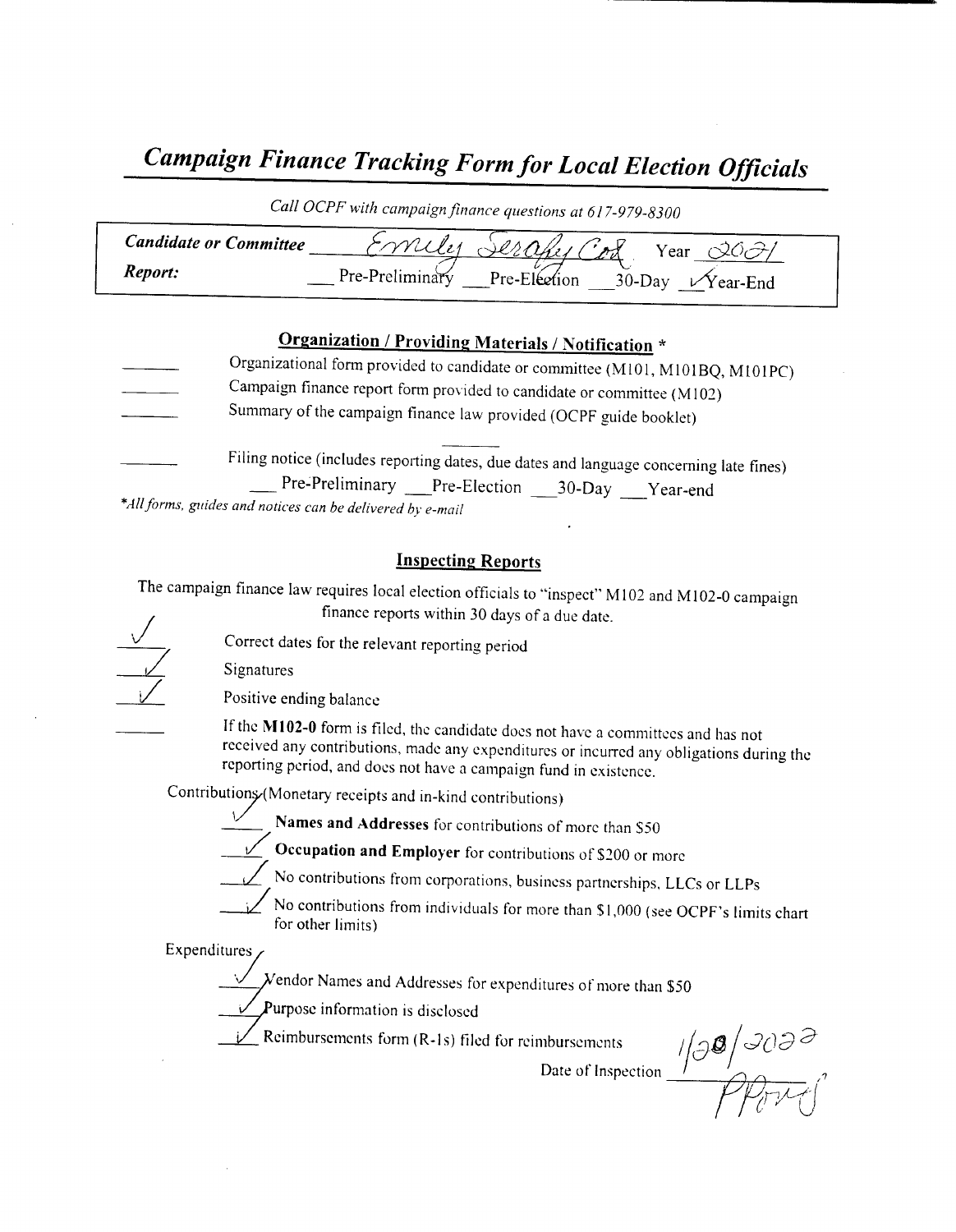|                                                                                                                                                                                                                                                                                                                                                                                                                                                                                                                                                                                                                                                                                                                                                                                                                                                                                                                                                                                                                                                                                                                                                                                                                                                                                                                                                                                                                                                                                                                                                                                                                                                                                                                                                                                                                                                              | Form CPF M 102: Campaign Finance Report<br><b>Municipal Form</b><br><b>Office of Campaign and Political Finance</b> |  |  |  |  |
|--------------------------------------------------------------------------------------------------------------------------------------------------------------------------------------------------------------------------------------------------------------------------------------------------------------------------------------------------------------------------------------------------------------------------------------------------------------------------------------------------------------------------------------------------------------------------------------------------------------------------------------------------------------------------------------------------------------------------------------------------------------------------------------------------------------------------------------------------------------------------------------------------------------------------------------------------------------------------------------------------------------------------------------------------------------------------------------------------------------------------------------------------------------------------------------------------------------------------------------------------------------------------------------------------------------------------------------------------------------------------------------------------------------------------------------------------------------------------------------------------------------------------------------------------------------------------------------------------------------------------------------------------------------------------------------------------------------------------------------------------------------------------------------------------------------------------------------------------------------|---------------------------------------------------------------------------------------------------------------------|--|--|--|--|
| Commonwealth<br>of Massachusetts                                                                                                                                                                                                                                                                                                                                                                                                                                                                                                                                                                                                                                                                                                                                                                                                                                                                                                                                                                                                                                                                                                                                                                                                                                                                                                                                                                                                                                                                                                                                                                                                                                                                                                                                                                                                                             | Filewith: City or Town Clerk or Blection Commission                                                                 |  |  |  |  |
| Fill in Reporting Period dates:<br><b>Ending Date:</b><br><b>Beginning Date:</b><br>12/31/2021                                                                                                                                                                                                                                                                                                                                                                                                                                                                                                                                                                                                                                                                                                                                                                                                                                                                                                                                                                                                                                                                                                                                                                                                                                                                                                                                                                                                                                                                                                                                                                                                                                                                                                                                                               |                                                                                                                     |  |  |  |  |
| Type of Report: (Check one)<br>8th day preceding preliminary<br>8th day preceding election                                                                                                                                                                                                                                                                                                                                                                                                                                                                                                                                                                                                                                                                                                                                                                                                                                                                                                                                                                                                                                                                                                                                                                                                                                                                                                                                                                                                                                                                                                                                                                                                                                                                                                                                                                   | $\Box$ 30 day after election<br>$\boxtimes$ year-end report<br>dissolution                                          |  |  |  |  |
| <b>Emily Serafy-Cox</b>                                                                                                                                                                                                                                                                                                                                                                                                                                                                                                                                                                                                                                                                                                                                                                                                                                                                                                                                                                                                                                                                                                                                                                                                                                                                                                                                                                                                                                                                                                                                                                                                                                                                                                                                                                                                                                      | Committee to Elect Emily Serafy-Cox                                                                                 |  |  |  |  |
| Candidate Full Name (if applicable)<br>School Committee - Ward 3                                                                                                                                                                                                                                                                                                                                                                                                                                                                                                                                                                                                                                                                                                                                                                                                                                                                                                                                                                                                                                                                                                                                                                                                                                                                                                                                                                                                                                                                                                                                                                                                                                                                                                                                                                                             | <b>Committee Name</b><br><b>Stacey Dakai</b>                                                                        |  |  |  |  |
| Office Sought and District                                                                                                                                                                                                                                                                                                                                                                                                                                                                                                                                                                                                                                                                                                                                                                                                                                                                                                                                                                                                                                                                                                                                                                                                                                                                                                                                                                                                                                                                                                                                                                                                                                                                                                                                                                                                                                   | Name of Committee Treasurer                                                                                         |  |  |  |  |
| 21 Orchard Street, Northampton, MA 01060                                                                                                                                                                                                                                                                                                                                                                                                                                                                                                                                                                                                                                                                                                                                                                                                                                                                                                                                                                                                                                                                                                                                                                                                                                                                                                                                                                                                                                                                                                                                                                                                                                                                                                                                                                                                                     | 21 Orchard Street, Northampton, MA 01060                                                                            |  |  |  |  |
| <b>Residential Address</b><br>E-mail:<br>emilyfornorthampton@gmail.com                                                                                                                                                                                                                                                                                                                                                                                                                                                                                                                                                                                                                                                                                                                                                                                                                                                                                                                                                                                                                                                                                                                                                                                                                                                                                                                                                                                                                                                                                                                                                                                                                                                                                                                                                                                       | <b>Committee Mailing Address</b><br>E-mail:<br>emilyfornorthampton@gmail.com                                        |  |  |  |  |
| Phone # (optional):<br>612-695-2555                                                                                                                                                                                                                                                                                                                                                                                                                                                                                                                                                                                                                                                                                                                                                                                                                                                                                                                                                                                                                                                                                                                                                                                                                                                                                                                                                                                                                                                                                                                                                                                                                                                                                                                                                                                                                          | Phone # (optional):<br>612-695-2555                                                                                 |  |  |  |  |
| <b>SUMMARY BALANCE INFORMATION:</b>                                                                                                                                                                                                                                                                                                                                                                                                                                                                                                                                                                                                                                                                                                                                                                                                                                                                                                                                                                                                                                                                                                                                                                                                                                                                                                                                                                                                                                                                                                                                                                                                                                                                                                                                                                                                                          |                                                                                                                     |  |  |  |  |
| Line 1: Ending Balance from previous report<br>56.18<br>Line 2: Total receipts this period (page 3, line 11)<br>0                                                                                                                                                                                                                                                                                                                                                                                                                                                                                                                                                                                                                                                                                                                                                                                                                                                                                                                                                                                                                                                                                                                                                                                                                                                                                                                                                                                                                                                                                                                                                                                                                                                                                                                                            |                                                                                                                     |  |  |  |  |
| Line 3: Subtotal (line 1 plus line 2)                                                                                                                                                                                                                                                                                                                                                                                                                                                                                                                                                                                                                                                                                                                                                                                                                                                                                                                                                                                                                                                                                                                                                                                                                                                                                                                                                                                                                                                                                                                                                                                                                                                                                                                                                                                                                        | 56.18                                                                                                               |  |  |  |  |
| Line 4: Total expenditures this period (page 5, line 14)                                                                                                                                                                                                                                                                                                                                                                                                                                                                                                                                                                                                                                                                                                                                                                                                                                                                                                                                                                                                                                                                                                                                                                                                                                                                                                                                                                                                                                                                                                                                                                                                                                                                                                                                                                                                     | $\Omega$                                                                                                            |  |  |  |  |
| Line 5: Ending Balance (line 3 minus line 4)                                                                                                                                                                                                                                                                                                                                                                                                                                                                                                                                                                                                                                                                                                                                                                                                                                                                                                                                                                                                                                                                                                                                                                                                                                                                                                                                                                                                                                                                                                                                                                                                                                                                                                                                                                                                                 | 56.18                                                                                                               |  |  |  |  |
| Line 6: Total in-kind contributions this period (page 6)                                                                                                                                                                                                                                                                                                                                                                                                                                                                                                                                                                                                                                                                                                                                                                                                                                                                                                                                                                                                                                                                                                                                                                                                                                                                                                                                                                                                                                                                                                                                                                                                                                                                                                                                                                                                     | Ω                                                                                                                   |  |  |  |  |
| <b>Line 7:</b> Total (all) outstanding liabilities (page 7)                                                                                                                                                                                                                                                                                                                                                                                                                                                                                                                                                                                                                                                                                                                                                                                                                                                                                                                                                                                                                                                                                                                                                                                                                                                                                                                                                                                                                                                                                                                                                                                                                                                                                                                                                                                                  | O                                                                                                                   |  |  |  |  |
| Line 8: Name of bank(s) used: Northampton Cooperative Bank                                                                                                                                                                                                                                                                                                                                                                                                                                                                                                                                                                                                                                                                                                                                                                                                                                                                                                                                                                                                                                                                                                                                                                                                                                                                                                                                                                                                                                                                                                                                                                                                                                                                                                                                                                                                   |                                                                                                                     |  |  |  |  |
| Affidavit of Committee Treasurer:<br>I certify that I have examined this report including attached schedules and it is, to the best of my knowledge and belief, a true and complete statement of all campaign finance<br>activity, including all contributions, loans, receipts, expenditures, disbursements, in-kind contributions and liabilities for this reporting period and represents the campaign<br>finance activity of all persons acting under the authority or on behalf of this committee in accordance with the requirements of M.G.L. c. 55.<br>Date:<br>Signed under the penalties of perjury:<br>(Treasurer's signature)<br>FOR CANDIDATE FILINGS ONLY: Affidavit of Candidate: (check 1 box only)<br><b>Candidate with Committee</b><br>I certify that I have examined this report including attached schedules and it is, to the best of my knowledge and belief, a true and complete statement of all campaign finance<br>activity, of all persons acting under the authority or on behalf of this committee in accordance with the requirements of M.G.L. c. 55. I have not received any contributions,<br>incurred any liabilities nor made any expenditures on my behalf during this reporting period that are not otherwise disclosed in this report.<br><b>Candidate without Committee</b><br>I certify that I have examined this report including attached schedules and it is, to the best of my knowledge and belief, a true and complete statement of all campaign<br>finance activity, including contributions, loans, receipts, expenditures, disbursements, in-kind contributions and liabilities for this reporting period and represents the<br>campaign finance activity of all persons acting under the authority or on behalf of this candidate in accordance with the requirements of M.G.L. c. 55.<br>Date: 1/20/2022 |                                                                                                                     |  |  |  |  |
| Signed under the penalties of perjury:                                                                                                                                                                                                                                                                                                                                                                                                                                                                                                                                                                                                                                                                                                                                                                                                                                                                                                                                                                                                                                                                                                                                                                                                                                                                                                                                                                                                                                                                                                                                                                                                                                                                                                                                                                                                                       | (Candidate's signature)                                                                                             |  |  |  |  |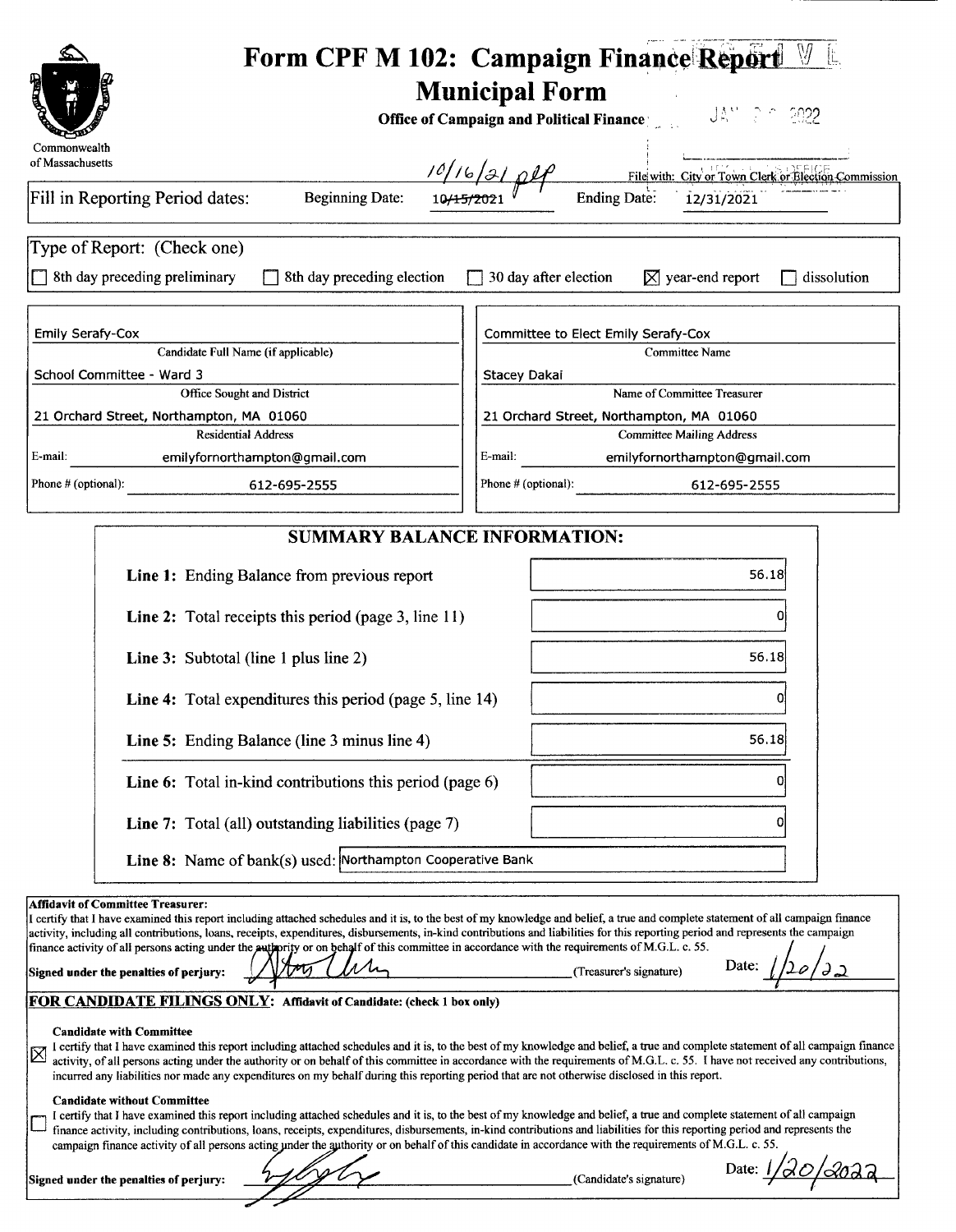## SCHEDULE A: RECEIPTS

M.G.L. c. 55 requires that the name and residential address be reported, in alphabetical order, for all receipts over \$50 in a calendar year. Committees must keep detailed accounts and records of all receipts, but need only itemize those receipts over \$50. In addition, the occupation and employer must be reported for all persons who contribute \$200 or more in a calendar year.

A" Schedule A: Receipts" attachment is available to complete, print and attach to this report, if additional pages are required to report all receipts. Please include your committee name and a page number on each page.)

|                                                            | <b>Name and Residential Address</b>                |        | <b>Occupation &amp; Employer</b>        |
|------------------------------------------------------------|----------------------------------------------------|--------|-----------------------------------------|
| <b>Date Received</b>                                       | (alphabetical listing required)                    | Amount | (for contributions of \$200 or more)    |
|                                                            |                                                    |        |                                         |
|                                                            |                                                    |        |                                         |
|                                                            |                                                    |        |                                         |
|                                                            |                                                    |        |                                         |
|                                                            |                                                    |        |                                         |
|                                                            |                                                    |        |                                         |
|                                                            |                                                    |        |                                         |
|                                                            |                                                    |        |                                         |
|                                                            |                                                    |        |                                         |
|                                                            |                                                    |        |                                         |
|                                                            |                                                    |        |                                         |
|                                                            |                                                    |        |                                         |
|                                                            |                                                    |        |                                         |
|                                                            |                                                    |        |                                         |
|                                                            |                                                    |        |                                         |
|                                                            |                                                    |        |                                         |
|                                                            |                                                    |        |                                         |
|                                                            |                                                    |        |                                         |
|                                                            |                                                    |        |                                         |
|                                                            |                                                    |        |                                         |
|                                                            |                                                    |        |                                         |
|                                                            |                                                    |        |                                         |
|                                                            |                                                    |        |                                         |
|                                                            |                                                    |        |                                         |
|                                                            |                                                    |        |                                         |
|                                                            |                                                    |        |                                         |
|                                                            |                                                    |        |                                         |
|                                                            |                                                    |        |                                         |
|                                                            |                                                    |        |                                         |
|                                                            |                                                    |        |                                         |
|                                                            |                                                    |        |                                         |
|                                                            |                                                    |        |                                         |
|                                                            | Line 9: Total Receipts over \$50 (or listed above) |        |                                         |
| Line 10: Total Receipts \$50 and under* (not listed above) |                                                    |        |                                         |
| Line 11: TOTAL RECEIPTS IN THE PERIOD                      |                                                    |        | Enter on page 1, line 2<br>$\leftarrow$ |

\* If you have itemized receipts of \$50 and under, include them in line 9. Line 10 should include only those receipts not itemized above.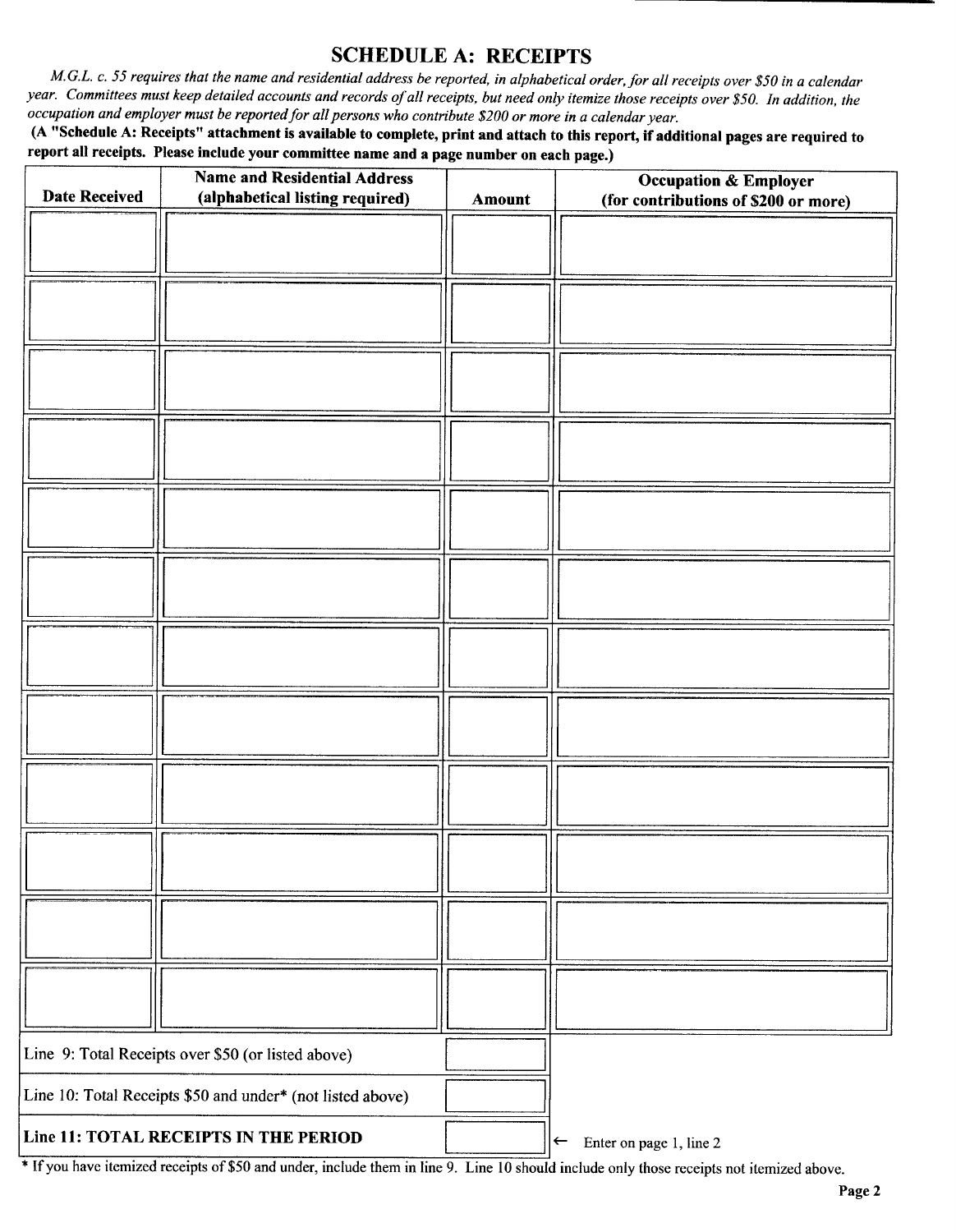| <b>Date Received</b> | <b>Name and Residential Address</b><br>(alphabetical listing required) | Amount | <b>Occupation &amp; Employer</b><br>(for contributions of \$200 or more) |
|----------------------|------------------------------------------------------------------------|--------|--------------------------------------------------------------------------|
|                      |                                                                        |        |                                                                          |
|                      |                                                                        |        |                                                                          |
|                      |                                                                        |        |                                                                          |
|                      |                                                                        |        |                                                                          |
|                      |                                                                        |        |                                                                          |
|                      |                                                                        |        |                                                                          |
|                      |                                                                        |        |                                                                          |
|                      |                                                                        |        |                                                                          |
|                      |                                                                        |        |                                                                          |
|                      |                                                                        |        |                                                                          |
|                      |                                                                        |        |                                                                          |
|                      |                                                                        |        |                                                                          |
|                      |                                                                        |        |                                                                          |
|                      |                                                                        |        |                                                                          |
|                      |                                                                        |        |                                                                          |
|                      | Line 9: Total Receipts over \$50 (or listed above)                     |        |                                                                          |
|                      | Line 10: Total Receipts \$50 and under* (not listed above)             |        |                                                                          |
|                      | Line 11: TOTAL RECEIPTS IN THE PERIOD                                  |        | Enter on page 1, line 2<br>$\left  \leftarrow \right $                   |

## SCHEDULE A: RECEIPTS (continued)

If you have hemized receipts of  $\delta$  50 and under, include them in line 9. Line 10 should include only those receipts not itemized above.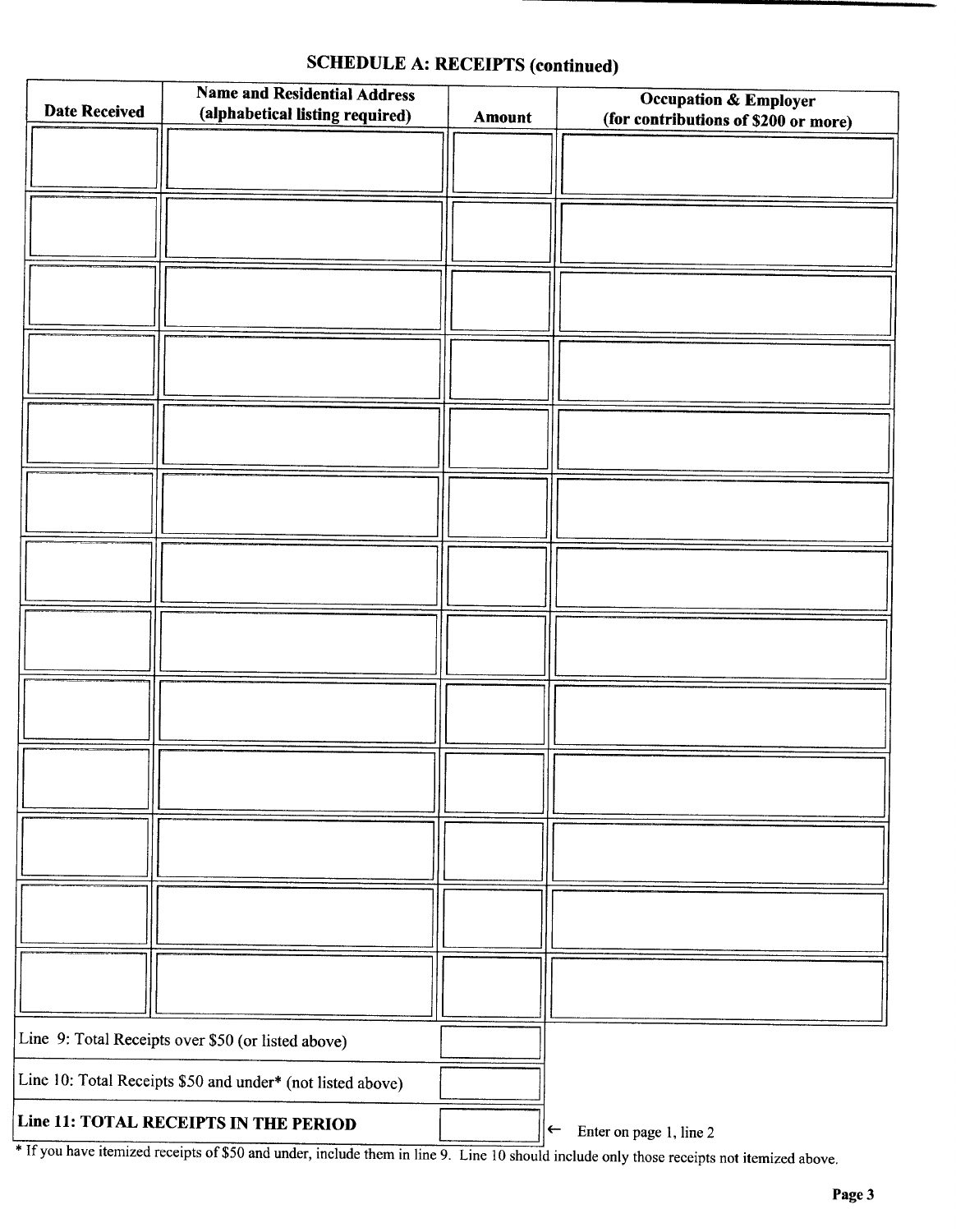SCHEDULE B: EXPENDITURES<br>M.G.L. c. 55 requires committees to list, in alphabetical order, all expenditures over \$50 in a reporting period. Committees must keep iled accounts and records of all expenditures but need only itemia those with  $\frac{1}{2}$  or  $\frac{1}{2}$  in a reporting period. Committees must keep from committee records, and reported on line 13.

report all expenditures. Please include your committee name and a page number on each page.)<br>The National pages are required to the set of the name and a page number on each page.)

| Date Paid                                                                          | To Whom Paid           |                                                                |                               |        |
|------------------------------------------------------------------------------------|------------------------|----------------------------------------------------------------|-------------------------------|--------|
|                                                                                    | (alphabetical listing) | <b>Address</b>                                                 | <b>Purpose of Expenditure</b> | Amount |
|                                                                                    |                        |                                                                |                               |        |
|                                                                                    |                        |                                                                |                               |        |
|                                                                                    |                        |                                                                |                               |        |
|                                                                                    |                        |                                                                |                               |        |
|                                                                                    |                        |                                                                |                               |        |
|                                                                                    |                        |                                                                |                               |        |
|                                                                                    |                        |                                                                |                               |        |
|                                                                                    |                        |                                                                |                               |        |
|                                                                                    |                        |                                                                |                               |        |
|                                                                                    |                        |                                                                |                               |        |
|                                                                                    |                        |                                                                |                               |        |
|                                                                                    |                        |                                                                |                               |        |
|                                                                                    |                        |                                                                |                               |        |
|                                                                                    |                        |                                                                |                               |        |
|                                                                                    |                        |                                                                |                               |        |
|                                                                                    |                        |                                                                |                               |        |
|                                                                                    |                        |                                                                |                               |        |
|                                                                                    |                        |                                                                |                               |        |
|                                                                                    |                        |                                                                |                               |        |
|                                                                                    |                        |                                                                |                               |        |
|                                                                                    |                        |                                                                |                               |        |
|                                                                                    |                        |                                                                |                               |        |
|                                                                                    |                        |                                                                |                               |        |
|                                                                                    |                        |                                                                |                               |        |
|                                                                                    |                        |                                                                |                               |        |
|                                                                                    |                        |                                                                |                               |        |
|                                                                                    |                        |                                                                |                               |        |
|                                                                                    |                        |                                                                |                               |        |
|                                                                                    |                        |                                                                |                               |        |
|                                                                                    |                        |                                                                |                               |        |
|                                                                                    |                        | Line 12: Total Expenditures over \$50 (or listed above)        |                               |        |
|                                                                                    |                        | Line 13: Total Expenditures \$50 and under* (not listed above) |                               |        |
| Enter on page 1, line 4 $\rightarrow$<br>Line 14: TOTAL EXPENDITURES IN THE PERIOD |                        |                                                                |                               |        |
|                                                                                    |                        |                                                                |                               |        |

above.<br>Above.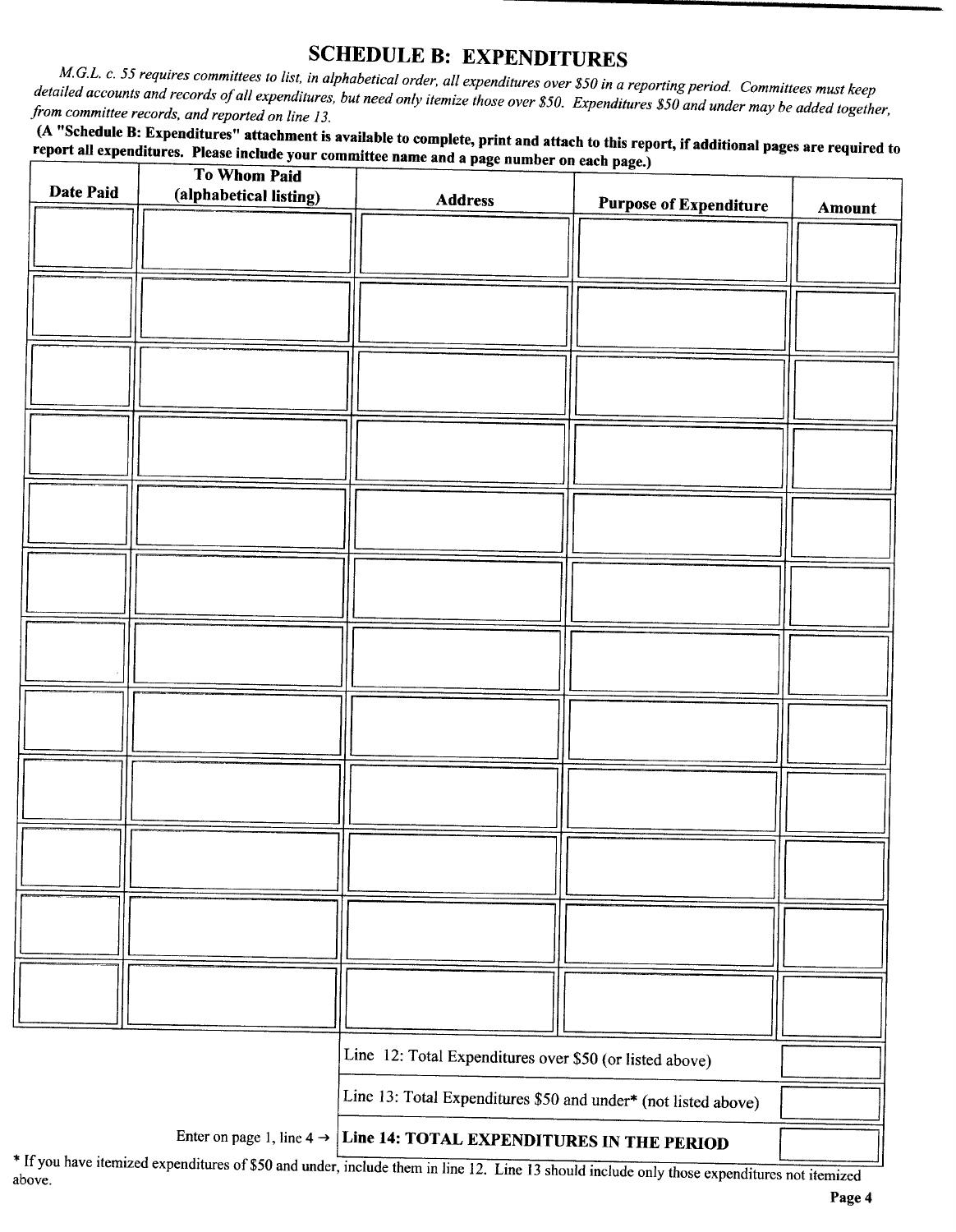|           | To Whom Paid           |                                                          |                               |        |
|-----------|------------------------|----------------------------------------------------------|-------------------------------|--------|
| Date Paid | (alphabetical listing) | Address                                                  | <b>Purpose of Expenditure</b> | Amount |
|           |                        |                                                          |                               |        |
|           |                        |                                                          |                               |        |
|           |                        |                                                          |                               |        |
|           |                        |                                                          |                               |        |
|           |                        |                                                          |                               |        |
|           |                        |                                                          |                               |        |
|           |                        |                                                          |                               |        |
|           |                        |                                                          |                               |        |
|           |                        |                                                          |                               |        |
|           |                        |                                                          |                               |        |
|           |                        |                                                          |                               |        |
|           |                        |                                                          |                               |        |
|           |                        |                                                          |                               |        |
|           |                        |                                                          |                               |        |
|           |                        |                                                          |                               |        |
|           |                        |                                                          |                               |        |
|           |                        |                                                          |                               |        |
|           |                        |                                                          |                               |        |
|           |                        |                                                          |                               |        |
|           |                        |                                                          |                               |        |
|           |                        |                                                          |                               |        |
|           |                        |                                                          |                               |        |
|           |                        |                                                          |                               |        |
|           |                        |                                                          |                               |        |
|           |                        |                                                          |                               |        |
|           |                        |                                                          |                               |        |
|           |                        |                                                          |                               |        |
|           |                        |                                                          |                               |        |
|           |                        |                                                          |                               |        |
|           |                        |                                                          |                               |        |
|           |                        |                                                          |                               |        |
|           |                        |                                                          |                               |        |
|           |                        |                                                          |                               |        |
|           |                        |                                                          |                               |        |
|           |                        | Line 12: Expenditures over \$50 (or listed above)        |                               |        |
|           |                        |                                                          |                               |        |
|           |                        | Line 13: Expenditures \$50 and under* (not listed above) |                               |        |
|           |                        |                                                          |                               |        |

# SCHEDULE B: EXPENDITURES (continued)

Enter on page 1, line  $4 \rightarrow$  Line 14: TOTAL EXPENDITURES IN THE PERIOD

Ŀ

\* If you have itemized expenditures of \$50 and under, include them in line 12. Line 13 should include only those expenditures not itemized above.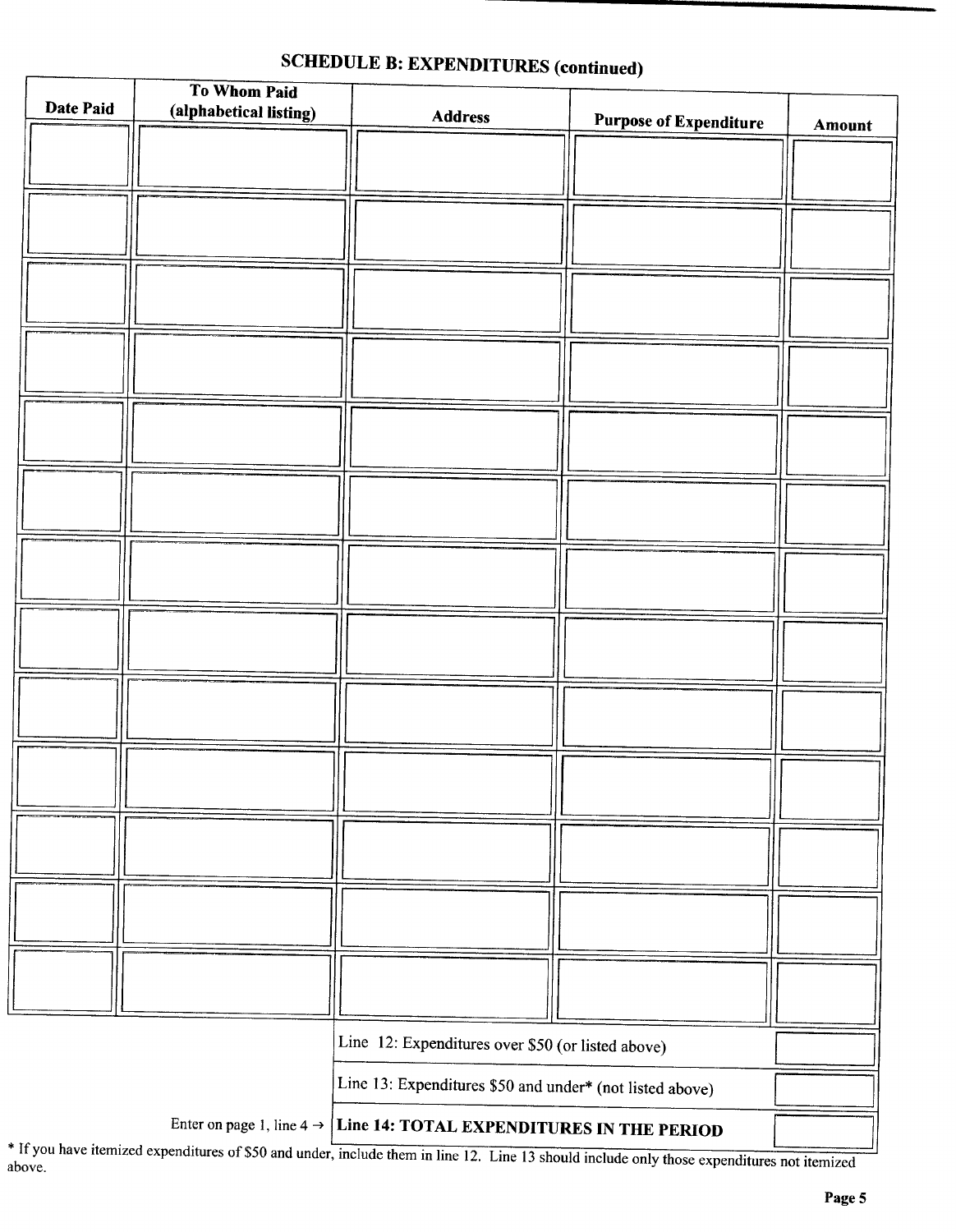# SCHEDULE C: "IN-KIND" CONTRIBUTIONS

Please itemize contributors who have made in-kind contributions of more than \$50. In-kind contributions \$50 and under may be added together from the committee's records and included in line 16 on page 1.

f

| Date Received | From Whom Received*                   | <b>Residential Address</b>                                     | $ \mathbf{Description}$ of Contribution | <b>Value</b> |
|---------------|---------------------------------------|----------------------------------------------------------------|-----------------------------------------|--------------|
|               |                                       |                                                                |                                         |              |
|               |                                       |                                                                |                                         |              |
|               |                                       |                                                                |                                         |              |
|               |                                       |                                                                |                                         |              |
|               |                                       |                                                                |                                         |              |
|               |                                       |                                                                |                                         |              |
|               |                                       |                                                                |                                         |              |
|               |                                       |                                                                |                                         |              |
|               |                                       |                                                                |                                         |              |
|               |                                       |                                                                |                                         |              |
|               |                                       |                                                                |                                         |              |
|               |                                       |                                                                |                                         |              |
|               |                                       |                                                                |                                         |              |
|               |                                       | Line 15: In-Kind Contributions over \$50 (or listed above)     |                                         |              |
|               |                                       | Line 16: In-Kind Contributions \$50 & under (not listed above) |                                         |              |
|               | Enter on page 1, line 6 $\rightarrow$ | Line 17: TOTAL IN-KIND CONTRIBUTIONS                           |                                         | <sub>0</sub> |

If the contributor: in addition if the contribution is  $$200$  or mans successively. It as calendar year, you must report the name and address of the contributor; in addition, if the contribution is \$200 or more, you must also report the contributor's occupation and employer.